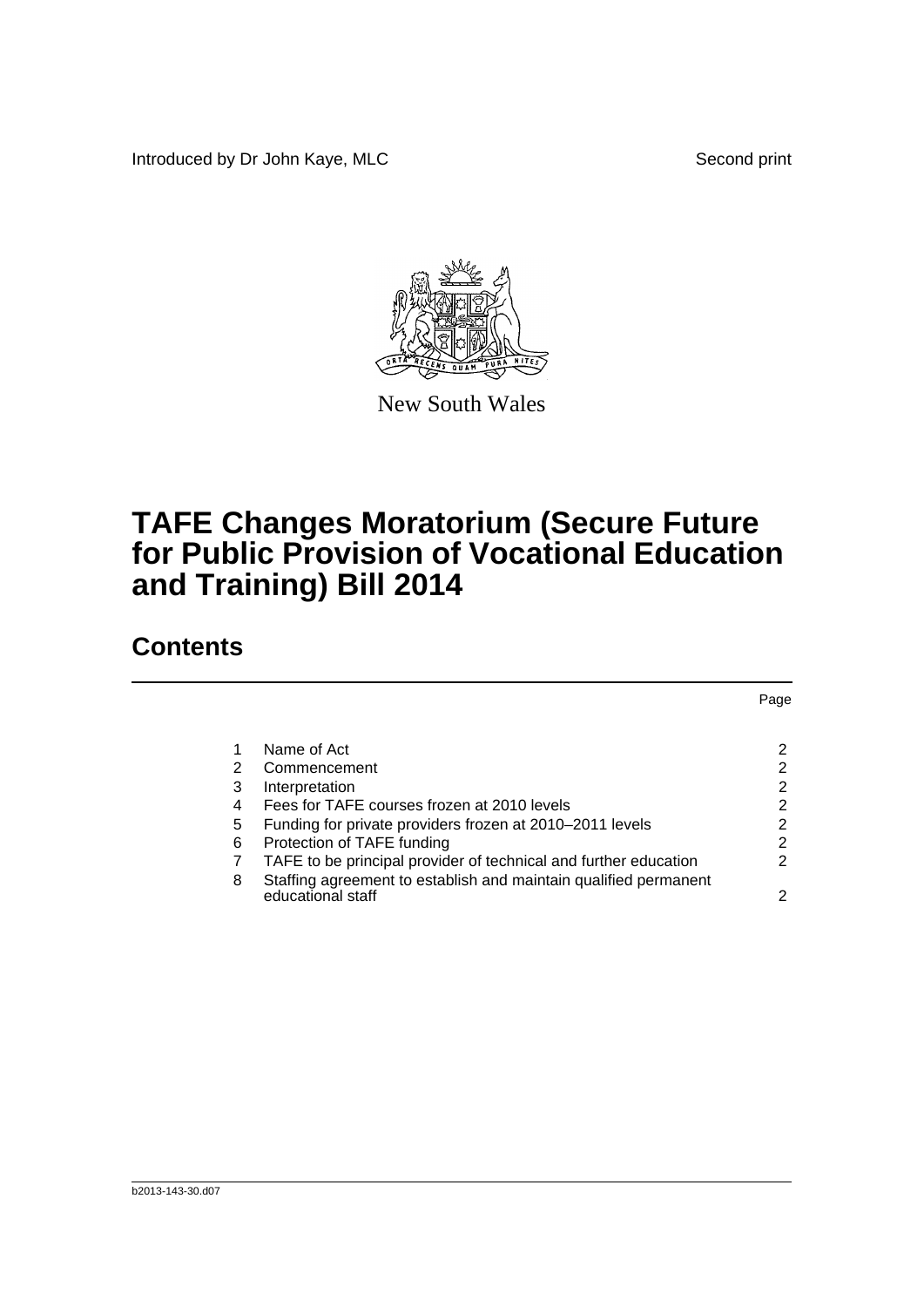*This PUBLIC BILL, originated in the LEGISLATIVE COUNCIL and, having this day passed, is now ready for presentation to the LEGISLATIVE ASSEMBLY for its concurrence.*

*Legislative Council*

*Clerk of the Parliaments.*



New South Wales

## **TAFE Changes Moratorium (Secure Future for Public Provision of Vocational Education and Training) Bill 2014**

Act No , 2014

## **A Bill for**

An Act to secure the public provision of vocational education and training by reducing TAFE fees and charges, guaranteeing certain levels of TAFE staffing and resources and imposing a moratorium on the proposed "Smart and Skilled" competitive vocational educational training market; and for other purposes.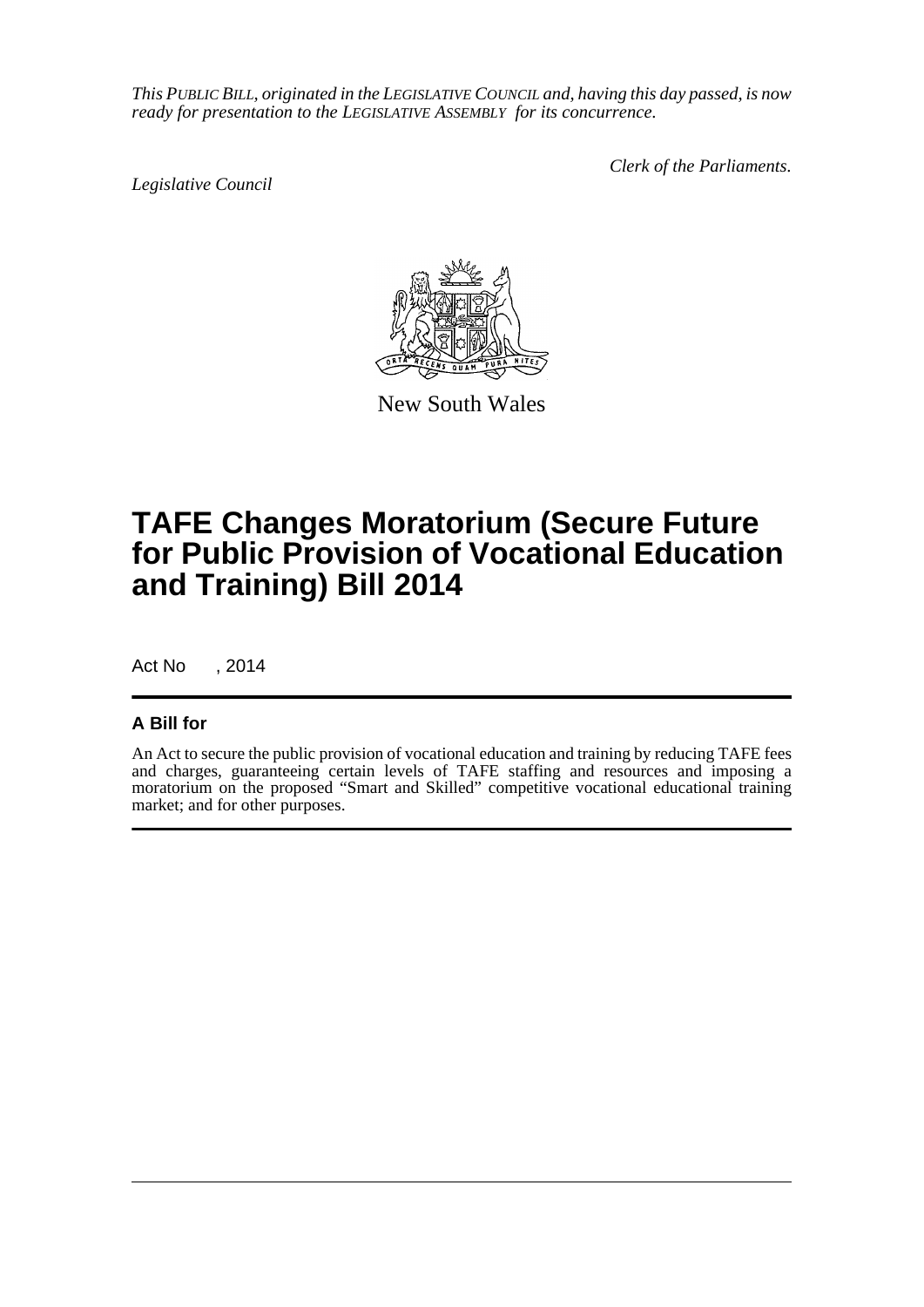TAFE Changes Moratorium (Secure Future for Public Provision of Vocational Education and Training) Bill 2014 [NSW]

<span id="page-2-7"></span><span id="page-2-6"></span><span id="page-2-5"></span><span id="page-2-4"></span><span id="page-2-3"></span><span id="page-2-2"></span><span id="page-2-1"></span><span id="page-2-0"></span>

|              |                    | The Legislature of New South Wales enacts:                                                                                                                                                                                                                                                                                     | 1                            |  |
|--------------|--------------------|--------------------------------------------------------------------------------------------------------------------------------------------------------------------------------------------------------------------------------------------------------------------------------------------------------------------------------|------------------------------|--|
| 1            | <b>Name of Act</b> |                                                                                                                                                                                                                                                                                                                                |                              |  |
|              |                    | This Act is the TAFE Changes Moratorium (Secure Future for Public Provision of<br>Vocational Education and Training) Act 2014.                                                                                                                                                                                                 | $\sqrt{3}$<br>$\overline{4}$ |  |
| $\mathbf{2}$ |                    | <b>Commencement</b>                                                                                                                                                                                                                                                                                                            |                              |  |
|              |                    | This Act commences on the date of assent to this Act.                                                                                                                                                                                                                                                                          | 6                            |  |
| 3            |                    | Interpretation                                                                                                                                                                                                                                                                                                                 | 7                            |  |
|              |                    | Words and expressions used in this Act have the same meaning as they have in the<br>Technical and Further Education Commission Act 1990.                                                                                                                                                                                       | 8<br>9                       |  |
| 4            |                    | Fees for TAFE courses frozen at 2010 levels                                                                                                                                                                                                                                                                                    | 10                           |  |
|              | (1)                | The fees payable for courses provided by the TAFE Commission during 2014 or<br>subsequently are not to exceed the fees payable, as at 1 July 2010, for the undertaking<br>of those courses during 2010, with adjustments for inflation.                                                                                        | 11<br>12<br>13               |  |
|              | (2)                | The fee payable for a course that is newly available in 2014 or subsequently is not to<br>exceed the fee payable, as at 1 July 2010, for the nearest equivalent 2010 course, with<br>adjustments for inflation.                                                                                                                | 14<br>15<br>16               |  |
| 5            |                    | Funding for private providers frozen at 2010-2011 levels                                                                                                                                                                                                                                                                       | 17                           |  |
|              |                    | It is the intention of Parliament that the New South Wales government funding<br>available to any private provider of vocational education and training not exceed its<br>2010–2011 level, with adjustments for inflation.                                                                                                     | 18<br>19<br>20               |  |
| 6            |                    | <b>Protection of TAFE funding</b>                                                                                                                                                                                                                                                                                              | 21                           |  |
|              |                    | It is the intention of Parliament that the New South Wales government funding<br>available to the TAFE Commission be maintained at no less than its 2010–2011<br>level, with adjustments for inflation.                                                                                                                        | 22<br>23<br>24               |  |
| 7            |                    | TAFE to be principal provider of technical and further education                                                                                                                                                                                                                                                               | 25                           |  |
|              | (1)                | The Minister is to ensure that the TAFE Commission is the principal provider of<br>technical and further education in New South Wales.                                                                                                                                                                                         | 26<br>27                     |  |
|              | (2)                | Without limiting subsection (1), the Minister must ensure that the implementation of<br>any New South Wales government policy that is likely to increase competition with<br>the TAFE Commission in the provision of vocational education and training does not<br>proceed unless it is specifically authorised by Parliament. | 28<br>29<br>30<br>31         |  |
| 8            |                    | Staffing agreement to establish and maintain qualified permanent educational staff                                                                                                                                                                                                                                             | 32                           |  |
|              | (1)                | The Minister must ensure that a 3-year staffing agreement for TAFE staff, based on<br>the 2007 TAFE staffing agreement, is entered into as soon as practicable after the<br>commencement of this Act.                                                                                                                          | 33<br>34<br>35               |  |
|              | (2)                | It is the intention of Parliament that, in setting permanency ratios under the staffing<br>agreement, the level is set at no lower than the permanency ratios for the first<br>semester of 2006.                                                                                                                               | 36<br>37<br>38               |  |
|              |                    |                                                                                                                                                                                                                                                                                                                                |                              |  |